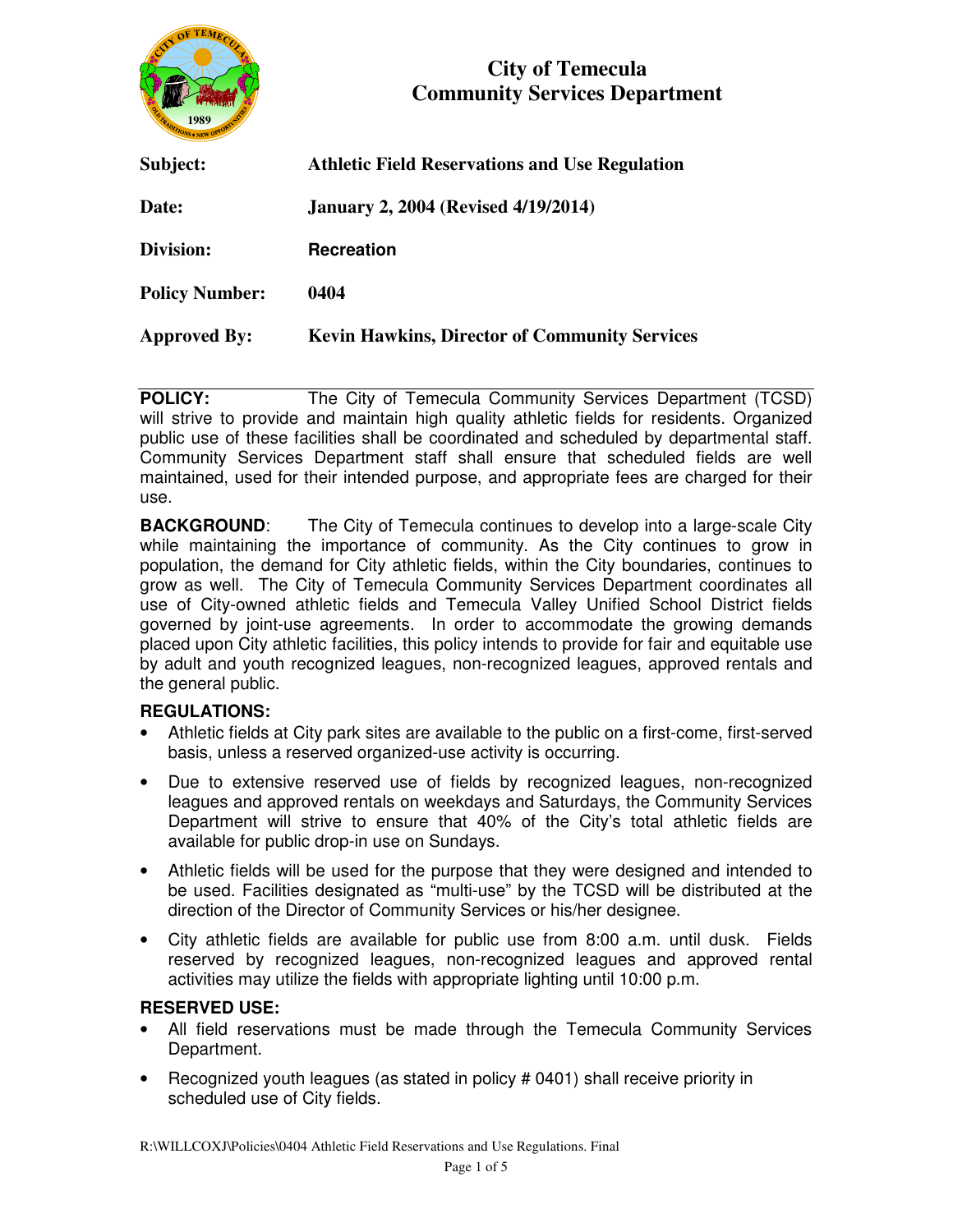• An hourly fee will be assessed according to the current fee schedule.

## **Categorization of Fields:**

For the purpose of field allocations, the following field categories will be allocated based upon availability.

- 1. Gold Prime Fields (City fields),
- 2. Silver Above Average (School fields with lights)
- 3. Bronze Average Fields (School fields)

For safety reasons, all fields must be used for their intended purpose. No play is permitted outside of the established and approved areas (i.e. small youth playing on larger base path fields created for older participants).

#### **PROCEDURES for Reserved Field Use:**

- Staff is committed to and responsible for distributing field space in a fair and equitable manner.
- All reserved use must be approved by the Director of Community Services or his/her designee.
- With notice, TCSD reserves the right to adjust reserved use as deemed appropriate.
- Non-Temecula teams are not permitted to play other non-Temecula teams on City or School approved fields for any other purpose other than a tournament.
- Recognized leagues may play opposing non-Temecula teams on City or School approved fields only if required through their conference or sanctioned league.
- All recognized leagues, non-recognized leagues and approved rentals are required to submit registration information prior to each season/rental as directed by City staff.
- Recognized youth leagues cannot be combined with an adult league, other youth leagues or competitive leagues (i.e. Rugby, Temecula FC, SIBA, TVSA/Hawks).
- Each recognized youth league must submit its league rosters (per team) and players' applications in a timely manner, as directed by staff. Field use calculations are dependent upon roster and participant registration information that confirms the number of Temecula residents in a given league. If rosters and participant registration information is not submitted in a timely manner, or by the established deadline, staff may deduct a total of 50 resident points per business day.
- The number of Temecula residents participating in the league will be divided by the number of field hours available for use, resulting in the percentage of fields allocated to each league, per season.
- Each non-recognized league must submit its request in a timely manner, as directed by staff. Fields will be allocated by a lottery system if multiple non-recognized leagues are requesting the same timeframe.
- League schedules identifying participating teams must be provided in a timely manner, as directed by staff, to determine appropriate fees.
- TCSD will not approve a non-recognized league's submittal of multiple requests for different age groups that are affiliated with the same organization. (i.e. adult, youth).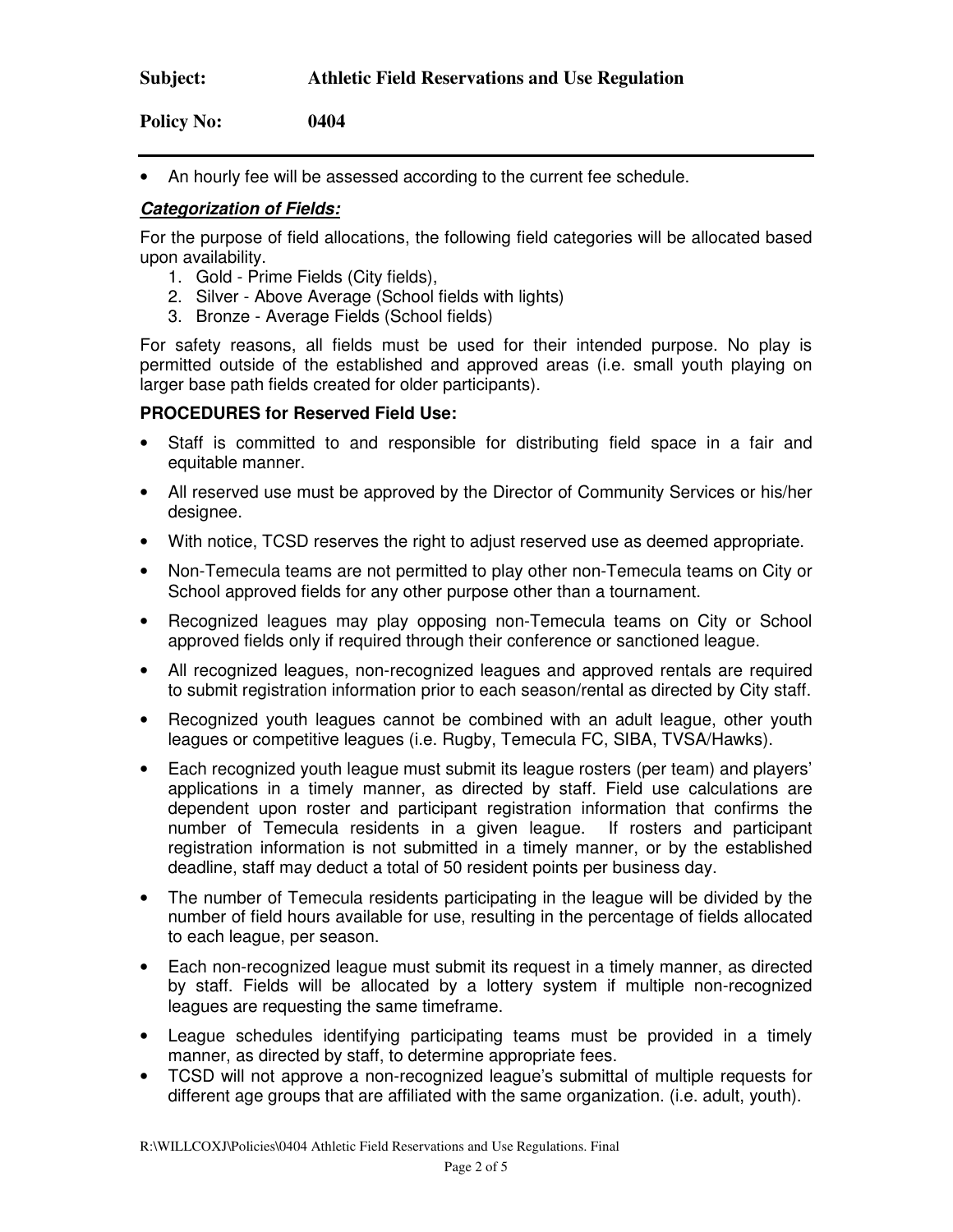• Each approved rental must submit their request in a timely manner, as directed by staff. Fields will be allocated by a lottery system if multiple rentals are requesting the same allotted time.

# **Season Priority:**

For the purpose of field allocation, the sport traditionally held during the particular season will have first priority consideration. All users will have secondary priority consideration as field availability permits. For example, traditional sports seasons are as follows:

| <b>Purpose:</b>            | Fall/Winter**             | <b>Spring/Summer**</b>    |
|----------------------------|---------------------------|---------------------------|
| <b>Pre-Season Practice</b> | Mid-August - September 1  | Februarv 1                |
| League Play                | September 1 - November 30 | March $1 -$ June - August |
| <b>Field Renovation</b>    | December - March          | June – August             |
|                            |                           | (RRSP after Labor Day)    |

**\*\*Seasonal schedule subject to change at the discretion of the Director of Community Services or his/her designee** 

- Each recognized league, non-recognized league and approved rental is responsible for scheduling all league games and individual team practices.
- Submission of registration information does not constitute approval. Approval for field use is granted only after final field allocations have been completed, and organizations are in compliance with all policies and procedures.
- Any recognized league, non-recognized league and approved rental that has been allocated field space and does not intend to use it as scheduled must notify TCSD so that the field may be reallocated.
- Any recognized league may relinquish or exchange their approved field allocation, or any part of it, with another recognized league that has been approved by the TCSD. However, any modification of the approved field allocation must be verified in writing, by all parties involved, and the change must be approved by TCSD.
- Any non-recognized league or approved rental that has been allocated fields cannot re-allocate, exchange, trade or sub-lease fields with any other user group. Allocated field space that is not being used must be given back to the TCSD for proper reallocation.
- Sub-leasing field space is prohibited with zero tolerance. Any recognized league, non-recognized league and approved rental found to be taking part in this act will be subject to investigation and revocation of field-use privileges.
- City-owned and managed fields will be monitored for appropriate and permitted use. Infringement on permitted users will not be allowed.
- Recognized leagues who receive field space through the field allocation process are not permitted to request to rent fields.
- Opening/Closing Days and other special event activities, including BBQs that are coordinated by sports organizations, must be pre-approved by the City. A special application is required for events other than regular league practice-and- play use of fields.

# **GENERAL FIELD USE INFORMATION:**

## **Hours of Operation:**

Access to fields and activities on fields can begin no earlier than 8:00 a.m. Non-lighted fields and those lighted fields not in use will close at dusk. Field lights shall be extinguished no later than 10:00 p.m.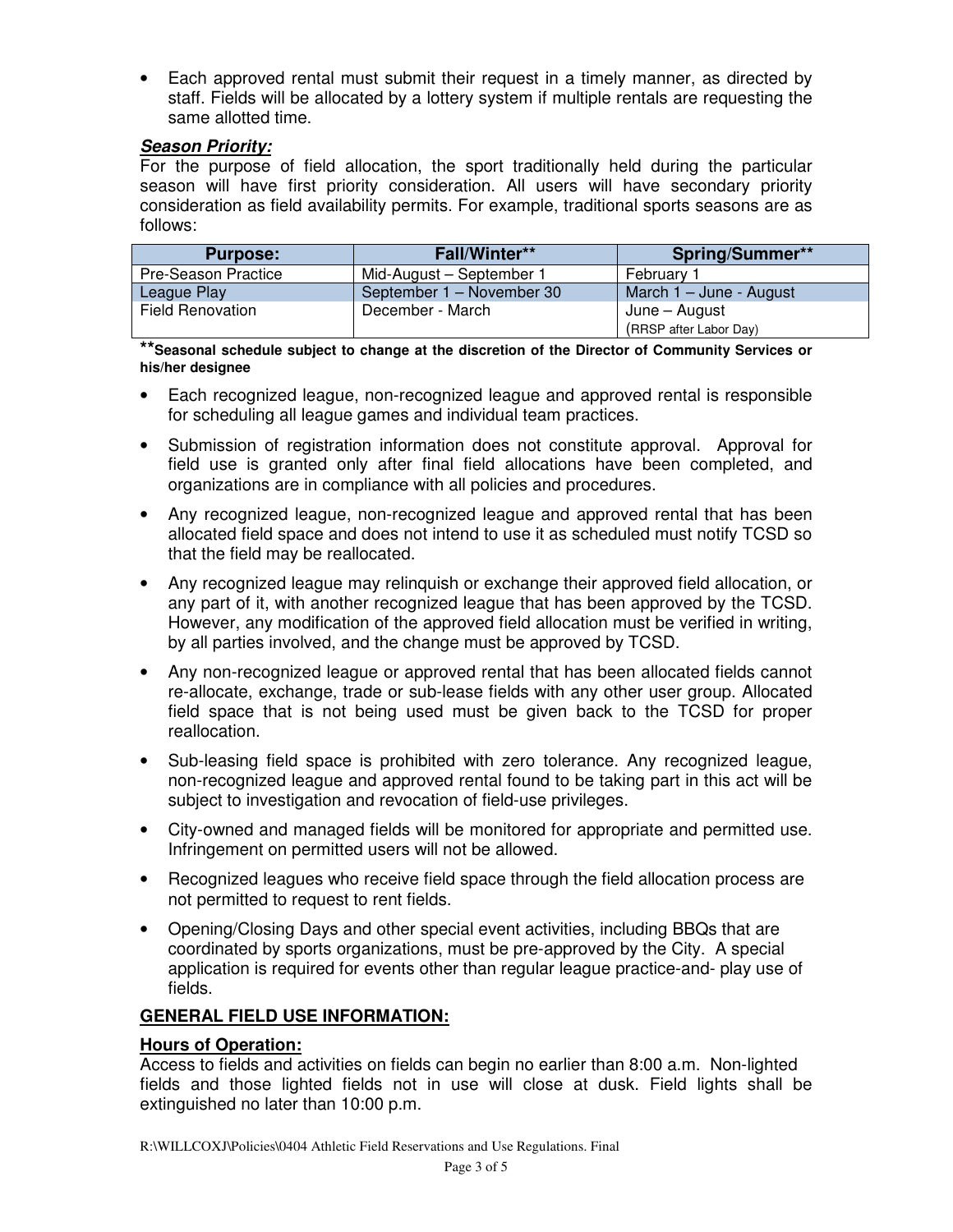**Policy No: 0404** 

## **Field Lighting:**

- An hourly use rate will be charged according to the current fee schedule. Nonrecognized leagues and approved rentals using the field lighting shall pay in full prior to lights being turned on.
- Refunds or credits will be issued when fields are closed by City staff. Games or practices shall not continue without sufficient daylight or field lighting.
- Recognized leagues, non-recognized leagues and approved rentals must plan accordingly, as lights will be extinguished at scheduled times.
- If a non-recognized league or rental cancels a reservation TCSD staff must be notified a minimum of 24 hours prior to the reserved time. If TCSD is not notified, the league/rental will be charged accordingly.
- If a recognized league has been granted access to the lighting system for the season, it is their responsibility to manage their lights accordingly and abide by the contract that is signed at the beginning of the season.

## **City Managed School Fields:**

The City of Temecula maintains a joint-use agreement with the Temecula Valley Unified School District to utilize their fields within the City limits. Access to these fields is ultimately permitted by the Temecula Valley Unified School District and can be denied at any time due to field unavailability, maintenance issues, or safety issues.

#### **Field Conditions:**

City staff will determine closure of fields due to inclement weather or other conditions and will update the TCSD Field Condition Hotline by 3:00 p.m., Monday through Friday. Field users can access the hotline telephone number 951-694-6447 for updated field condition information or visit the City of Temecula's website: **cityoftemecula.org/sports** 

## **Goals:**

Soccer goals must be anchored to the ground according to TCSD Maintenance specifications. Soccer standards shall be stored and locked in designated areas immediately following practices or games. Goals may be moved by TCSD for mowing and field maintenance. Soccer goals must be removed from fields when season of play is completed or arrangements are made with the City.

## **Snack Bar Facilities and Operations:**

The City of Temecula owns several snack bar facilities and maintains health permits. Organizations desiring to use the City's snack bar facilities must complete a snack bar operations packet; secure a separate health permit from the County of Riverside and submit payment in the amount of \$200.00 for a security deposit. Organizations cannot sub-contract out the snack bar. For more information, please contact the Temecula Community Services Department at (951) 694-6480.

## **Temporary Fencing:**

Portable fencing companies must be approved by the City. Dates for placing and removing temporary fencing will be determined by TCSD and Maintenance. Fencing may be removed by TCSD for mowing and field maintenance.